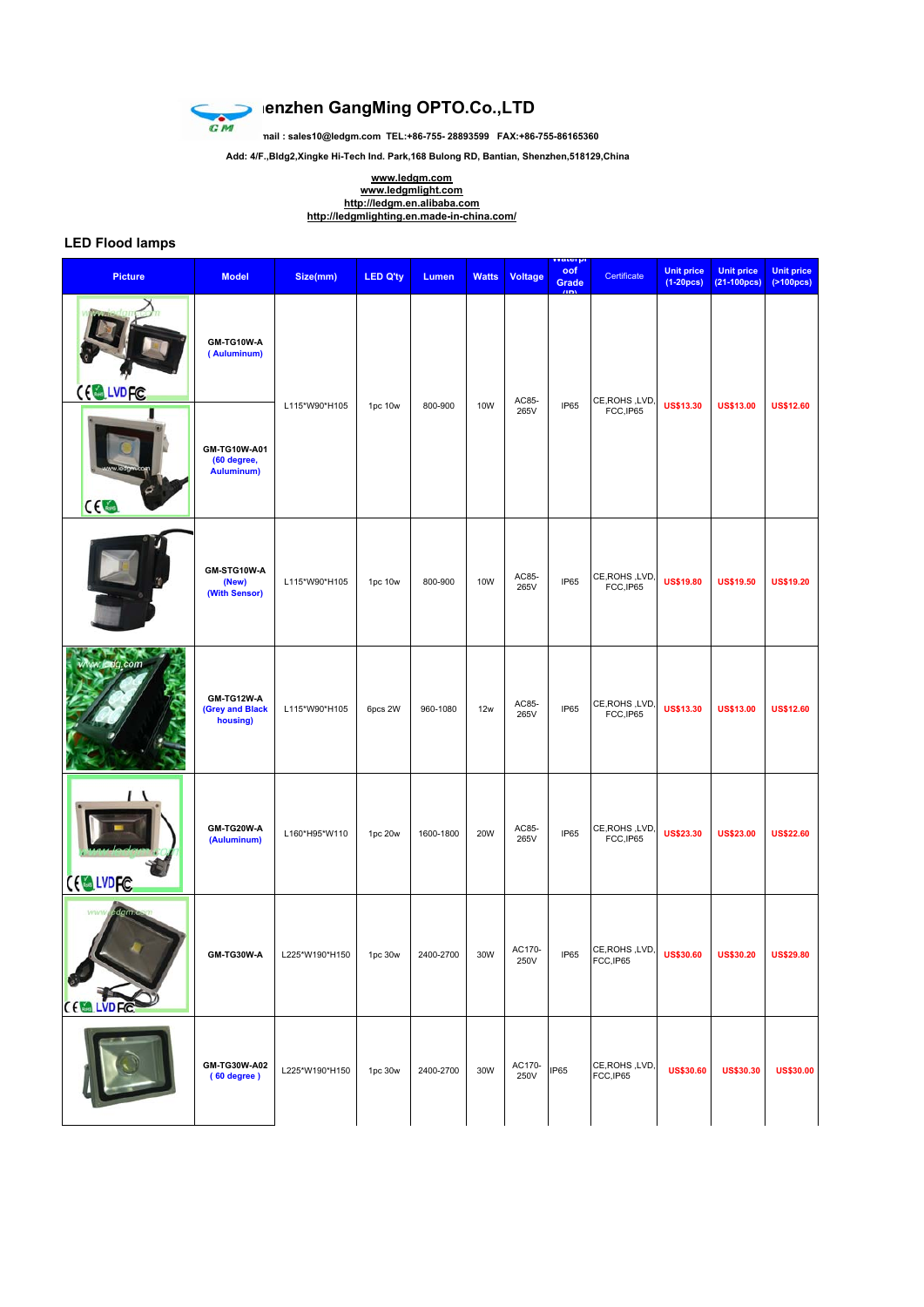| CE                                 | GM-TG30W-A03<br>(60 degree)      | L225*W190*H150               | 1pc 30w     | 2400-2700        | 30W  | AC170-<br>250V | IP65           | CE, ROHS, LVD,<br>FCC, IP65 | <b>US\$30.60</b>  | <b>US\$30.30</b>  | <b>US\$30.00</b>  |
|------------------------------------|----------------------------------|------------------------------|-------------|------------------|------|----------------|----------------|-----------------------------|-------------------|-------------------|-------------------|
| CELLVDFC                           | GM-TG50W-A                       | L285*W240*H180               | 1pc 50w     | 4000-4500        | 50W  | AC170-<br>250V | IP65           | CE, ROHS, LVD,<br>FCC, IP65 | <b>US\$42.80</b>  | <b>US\$42.30</b>  | <b>US\$41.80</b>  |
| <b>IP65</b><br>Ne<br>CE LVDFC      | GM-TG80W-A01                     | L360*W285*H250               | 1pc 80w     | 6400-7000        | 80W  | AC170-<br>250V | IP65           | CE, ROHS, LVD<br>FCC, IP65  | <b>US\$75.80</b>  | <b>US\$75.30</b>  | <b>US\$74.80</b>  |
| CE                                 | GM-TG100W-A01<br>(New)           | L390*W290*H120m<br>m         | 1pc 100w    | 8000-9000        | 100W | AC170-<br>250V | IP65           | CE, ROHS, LVD<br>FCC, IP65  | <b>US\$88.80</b>  | <b>US\$87.80</b>  | <b>US\$86.90</b>  |
|                                    | GM-TG100W-A04<br>(New) 60 degree | L390*W290*H120m<br>m         | 1pc 100w    | 8000-9000        | 100W | AC170-<br>250V | IP65           | CE, ROHS, LVD<br>FCC, IP65  | <b>US\$88.80</b>  | <b>US\$87.80</b>  | <b>US\$86.90</b>  |
| <b>COMMENTARY ROOM</b><br>CELLVDFC | GM-TG100W-A02<br>(New) 60 degree | L410*W290*H105m<br>m         | 1pc 100w    | 8000-9000        | 100W | AC170-<br>250V | IP65           | CE, ROHS, LVD,<br>FCC.IP65  | <b>US\$88.80</b>  | <b>US\$87.80</b>  | <b>US\$86.90</b>  |
|                                    | GM-TG160W-A<br>(New)             | L570*W280*H200m<br>${\sf m}$ | 2pc 80w     | 12800-<br>144000 | 160W | AC170-<br>IP65 | CE, ROHS, LVD, | <b>US\$156.80</b>           | <b>US\$155.80</b> | <b>US\$154.80</b> |                   |
|                                    | GM-TG200W-A<br>(New)             | L570*W280*H200m<br>${\sf m}$ | 2pc 100w    | 16000-18000      | 200W | 250V           |                | FCC.IP65                    | <b>US\$188.80</b> | <b>US\$187.80</b> | <b>US\$186.80</b> |
|                                    | GM-TG30W-RGB<br>(New)            | L225*W190*H150               | 1 pc of 30W | 1500-1600        | 30W  | AC170-<br>250V | IP65           | CE, ROHS, LVD,<br>FCC, IP65 | <b>US\$46.80</b>  | <b>US\$46.40</b>  | <b>US\$46.00</b>  |
|                                    | GM-TG60W-RGB<br>(New)            | L285*W240*H180               | 1 pc of 60W | 3000-3600        | 60W  | AC170-<br>250V | IP65           | CE, ROHS, LVD,<br>FCC, IP65 | <b>US\$73.80</b>  | <b>US\$73.30</b>  | <b>US\$72.80</b>  |